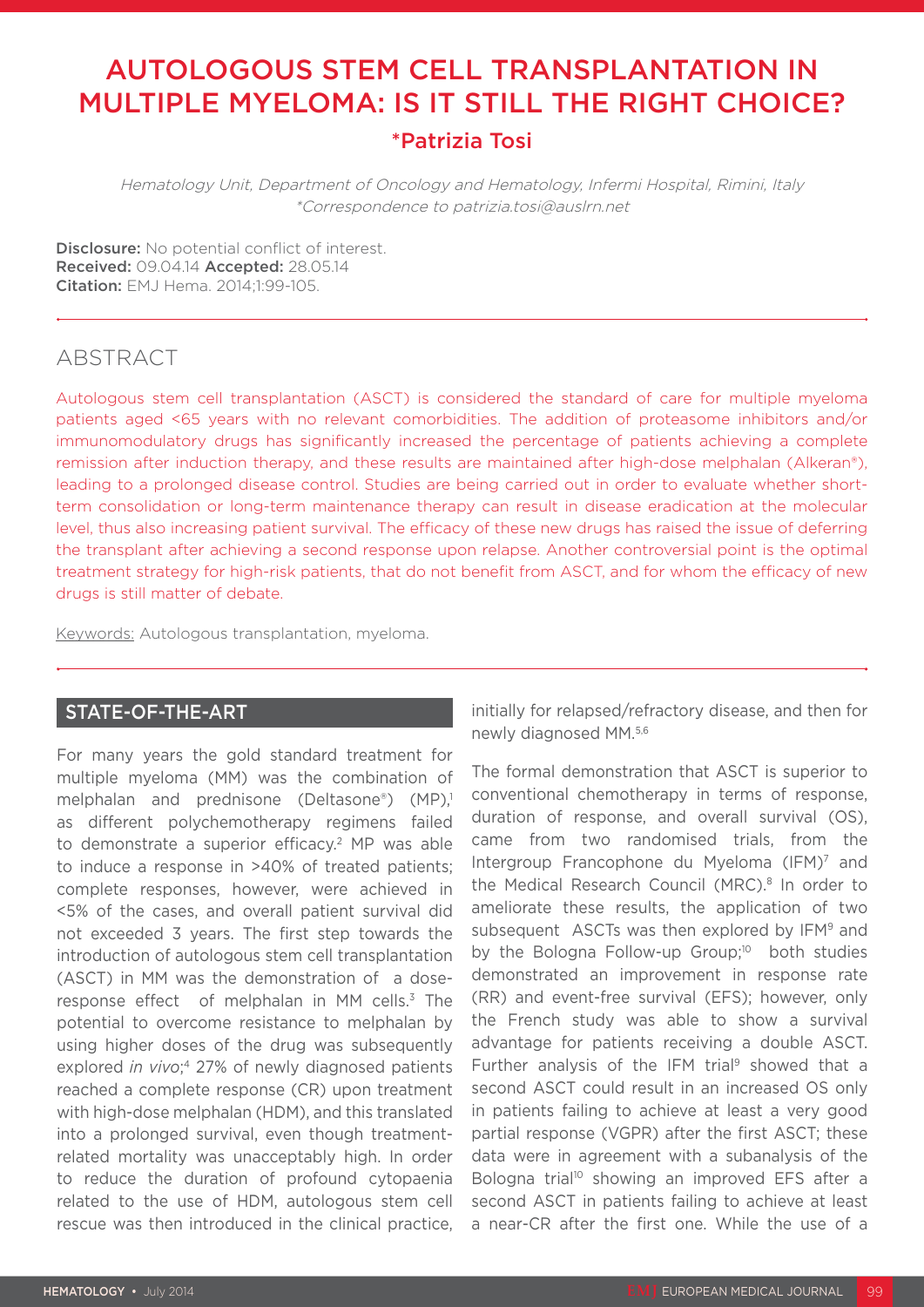double ASCT is still matter of debate, from the late 90s onwards, a single ASCT has been referred as the standard of care (SoC) for newly diagnosed MM patients <65 years with no relevant comorbidities.

In addition to the clinical benefit offered by ASCT, in recent years the therapeutic results for MM have significantly improved due to the availability of drugs that are active both on neoplastic plasma cells and on bone marrow microenvironment, such as thalidomide (Thalidomid®), lenalidomide (Revlimid®), and bortezomib (Velcade®). Thalidomide was the first agent included in induction therapy for newly diagnosed MM patients eligible for ASCT; the drug was used in combination with high-dose dexamethasone, i.e. thalidomidedexamethasone (TD), yielding interesting results as compared to conventional chemotherapy in a case-match retrospective analysis<sup>11</sup> or to high-dose dexamethasone in a prospective randomised trial.<sup>12</sup> In a further randomised trial (Total Therapy  $2$ ),<sup>13</sup> thalidomide was continuously applied in the various phases of the whole treatment programme until patient relapse; again, an advantage in terms of CR rate and EFS was observed in patients treated with thalidomide as compared to those not receiving the drug, but OS was similar in the two groups of patients. Subsequent trials were designed to evaluate the combination of TD with doxorubicin (Adriamycin®);14 a significant improvement in RR was observed when compared to conventional chemotherapy (vincristine [Oncovin®]-doxorubicindexamethasone [Decadron®] [VAD]). Bortezomib was tested in combination to dexamethasone (VD) in a Phase II study;<sup>15</sup> a VGPR rate of  $>30\%$  was achieved after induction and upgraded to >50% after ASCT. A further Phase II study was designed with the aim to compare VD to conventional VAD<sup>:16</sup> again the arm treated with the novel regimen showed a significantly higher RR (38% VGPR or better versus 15%) that was confirmed after ASCT. The combination of VD with cyclophosphamide (Cytoxan®) (VCD) was able to induce a VGPR or better in  $>60\%$  of the patients,<sup>17</sup> similar results were reported using VD+ doxorubicin (PAD).18 Lenalidomide was studied in a randomised trial in combination to high (RD) versus low (Rd) doses with dexamethasone.<sup>19</sup> After four courses patients were allowed to undergo ASCT or to proceed with the same therapy; even though RR was significantly higher in the RD group, survival was the same due to the higher toxicity experienced by the patients treated with high-dose dexamethasone.

A further improvement in the results obtained with novel drugs ± steroids ± chemotherapy was achieved by combining two novel drugs with dexamethasone. The combination bortezomibthalidomide and dexamethasone (VTD) was randomly compared to TD as induction therapy prior to ASCT (Table 1), yielding a significant advantage in terms of response, both CR and VGPR.20 These data were confirmed by a recent study of the Pethema group.<sup>21</sup> A bortezomib  $+$ thalidomide-containing regimen was also used in the Total Therapy 3 trial, $22$  in the context of a polychemotherapy programme involving induction, ASCT, consolidation, and maintenance; as compared to Total Therapy 2, in which only TD was used, $13$  a significant prolongation of EFS was observed. A randomised study conducted by the IFM in newly diagnosed MM patients $23$ demonstrated that the triple combination VTD, with reduced dose bortezomib and thalidomide, was superior to VD in terms of response, both after induction and after ASCT. So far, these results indicate that induction therapy in preparation to ASCT should include bortezomib + dexamethasone + an immunomodulating agent, either thalidomide or lenalidomide, that is presently being explored in Phase II trials.<sup>24</sup>

#### DEBATED ISSUES

#### Is Complete Remission a Goal to be Pursued?

When MP was the only available therapeutic strategy for MM, the attainment of CR was no matter of concern as only a minority of patients could achieve a minimal residual disease status. The introduction of more aggressive therapeutic programmes including ASCT prompted a better evaluation of minimal residual disease, also including cytofluorimetric analysis<sup>25</sup> and molecular techniques.26 At present, the International Myeloma Working Group (IMWG)<sup>27</sup> has provided the definition of 'stringent CR' including negative serum/urine immunofixation together with a normal serum freelight chain ratio and absence of clonal plasma cells in the bone marrow. Several groups have analysed the relationship between CR and patient outcome, and have pointed out that CR is a strong predictor of survival,<sup>28</sup> especially when extended over several years;29 for this reason it is now generally recognised that every effort should be made in order to achieve maximal disease eradication through the various phases of the treatment programme.<sup>30</sup>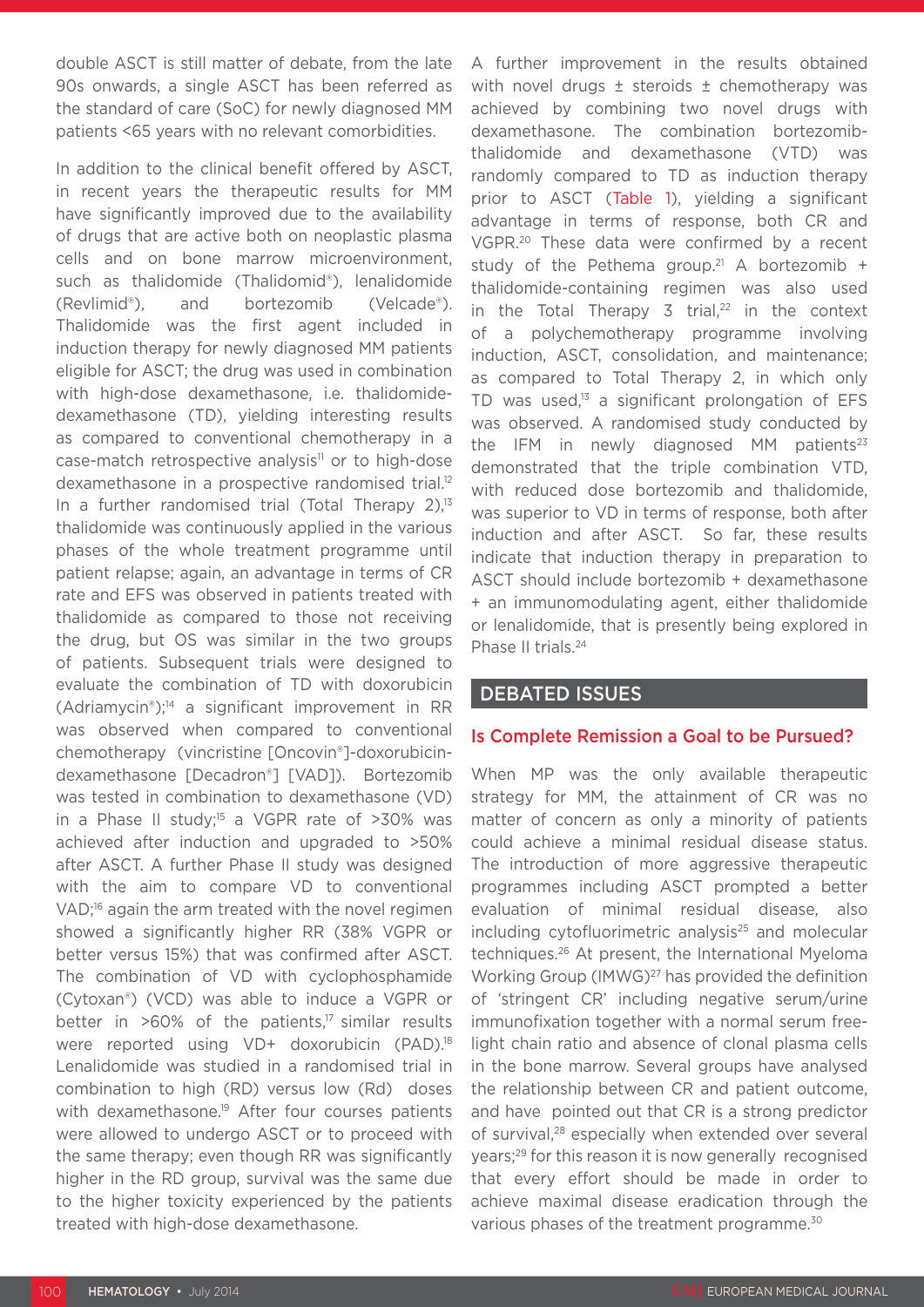Table 1: Results obtained with novel drug combinations used as induction therapy prior to ASCT.

|                          |            | Induction       | <b>Post ASCT</b> |                  |                  |
|--------------------------|------------|-----------------|------------------|------------------|------------------|
| Author<br>(reference)    | Regimen    | $\geq$ VGPR (%) | $\geq$ VGPR (%)  | <b>PFS</b>       | <b>OS</b>        |
| Harousseau <sup>16</sup> | <b>VD</b>  | 38              | 54               | 36 months        | 81% at 3 years   |
| Reeder <sup>17</sup>     | <b>VCD</b> | 61              | 74               | <b>NR</b>        | <b>NR</b>        |
| Sonneveld <sup>18</sup>  | <b>PAD</b> | 42              | 61               | 35 months        | <b>NR</b>        |
| Cavo <sup>20</sup>       | <b>VTD</b> | 62              | 82               | 68% at 3 years   | 86% at 3 years   |
| Rosinol <sup>21</sup>    | <b>VTD</b> | 60              | 46 (CR)          | 56.2 months      | 74% at 4 years   |
| Richardson <sup>24</sup> | <b>RVD</b> | 61              | <b>NR</b>        | 75% at 18 months | 97% at 18 months |
| Rajkumar <sup>48</sup>   | Rd         | 40              | NR.              | 63% at 2 years   | 92% at 3 years   |

ASCT: autologous stem cell transplantation; VGPR: very good partial response; PFS: progression free survival; OS: overall survival; VD: bortezomib + dexamethasone; VCD: bortezomib + cyclophosphamide + dexamethasone; PAD: bortezomib + dexamethasone + doxorubicin; VTD: bortezomib + thalidomide + dexamethasone; RVD: lenalidomide + bortezomib + dexamethasone; Rd: lenalidomide + dexamethasone (low dose); CR: complete response; NR: no response.

#### Can Consolidation or Maintenance Therapy Improve Patient Outcome?

The administration of some kinds of treatment upon completion of major therapy in order to improve/ maintain its efficacy represents the SoC in several lymphoproliferative neoplasms, such as acute lymphoblastic leukaemia, low-grade lymphoma, or mantle cell lymphoma, and for this reason it has been considered an attractive option also for MM.

Consolidation therapy is defined as a short course of treatment administered after ASCT, which is aimed at further reducing tumour load. A study from the Nordic group<sup>31</sup> has evaluated the efficacy of a short course of Bortezomib, and an increased percentage of CRs was observed. Two different studies analysed the effects of a short course of VTD administered as consolidation after ASCT, and both trials showed that a molecular response can be achieved in up to 60% of the patients.<sup>32-34</sup> Maintenance therapy is defined as long-term treatment aiming at preventing disease recurrence or progression. Alpha interferon has been widely tested after ASCT, and despite two reports showing an improved survival, side-effects greatly overcome the possible advantage, so that this approach has been definitely abandoned.35 A limited efficacy was also reported with long-term use of steroids.<sup>36</sup> Thalidomide has been studied in six trials,13,14,37-40 and in three, the drug was also used in induction phase. Although all the trials showed an advantage in terms of EFS or progression free survival (PFS),

an OS advantage for patients treated with thalidomide was observed only in two trials. A major concern regarding the use of this drug as maintenance therapy is the high percentage of patients dropping out due to long-term sideeffects, specifically peripheral neuropathy.36-39 Furthermore, the likelihood of selecting MM clones resistant to thalidomide and responsible for short post-relapse survival should probably be taken into consideration<sup>13,14,40</sup> as well as the limited efficacy of the drugs in case of poor-risk cytogenetics.<sup>39</sup> Due to its favourable toxicity profile, and specifically to the lack of long-term neurological toxicity, lenalidomide has been tested as maintenance therapy in two randomised studies, 41-42 both of which showed a significant advance in time to progression, while OS was significantly improved only in one study.42 Side-effects were mainly hematological, and a higher percentage of second primary malignancies were observed in lenalidomide-treated patients;<sup>41,42</sup> however, these data need further observation as it is clear that survival benefit outgrows the risk of death from second malignancies.<sup>43</sup> A recent report analysed the role of bortezomib maintenance after ASCT;<sup>18</sup> patients showed a significant advantage in terms of PFS and OS, even though the potential of neurological toxicity should be taken into consideration. Despite these interesting results, however, data are not mature enough to recommend a specific strategy, and the issue of consolidation and/or maintenance treatment remains still debated.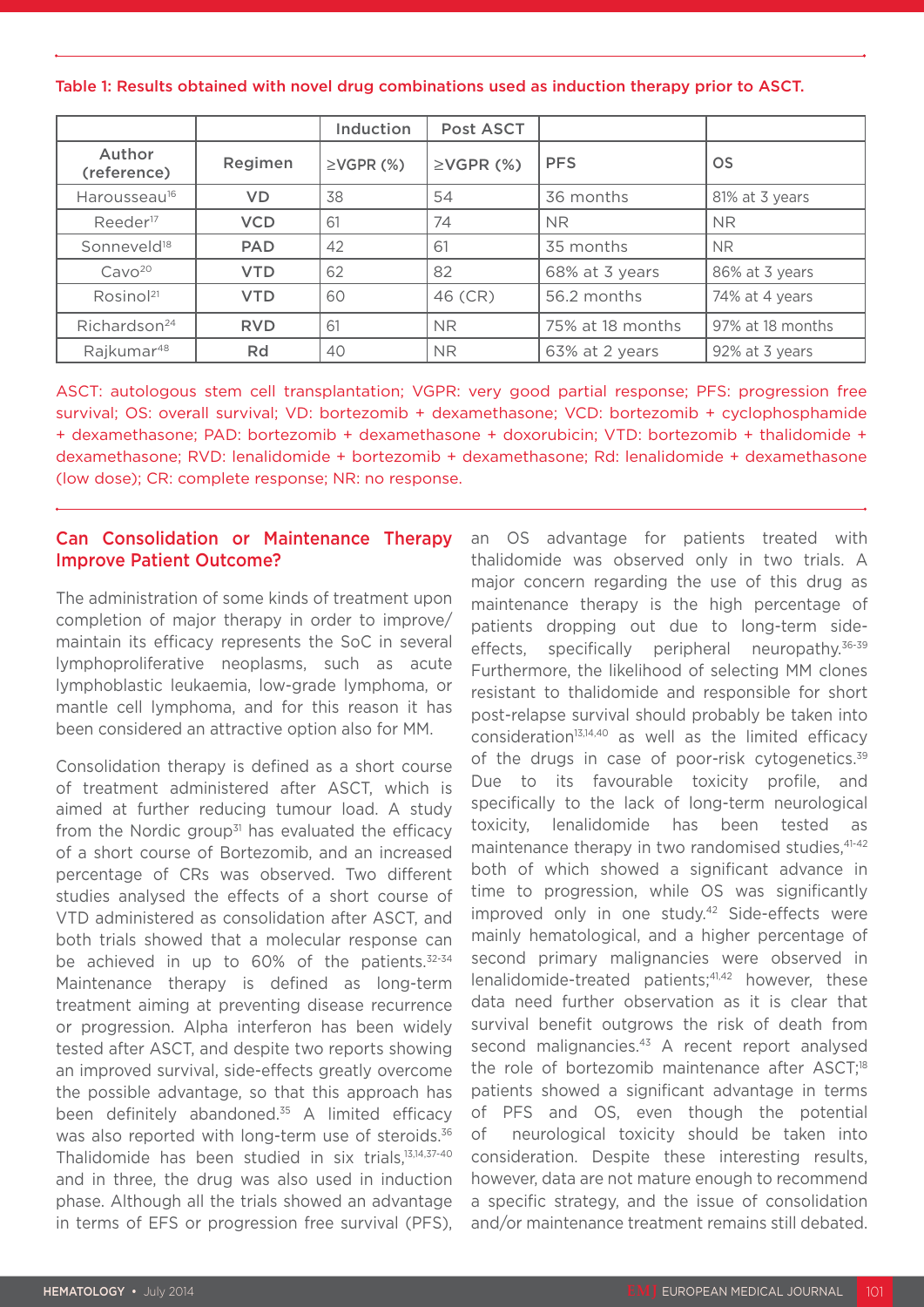## Should ASCT be Performed Upfront or After First Relapse?

Early studies on ASCT in MM were performed in patients with relapsed/refractory disease but, due to the poor results that were obtained,<sup>44</sup> the procedure is now preferentially employed in newly diagnosed patients.45 Furthermore, a time-dependent application of ASCT seems to be crucial in determining an optimal response.<sup>46</sup> A randomised study from the French group, $47$ however, demonstrated a comparable outcome in terms of survival in patients undergoing early versus deferred ASCT (64.4 versus 64 months OS). These data were obtained when only chemotherapeutic agents were available; it is now evident that new drugs, when applied during induction, are able to determine a deeper response than that obtained with conventional chemotherapy combinations. Several groups have thus designed studies aimed at evaluating efficacy of longterm treatment with new drugs as compared to ASCT,<sup>48,49</sup> resorting to transplant only upon relapse. Results that have been published so far failed to show a difference in patient survival even though early ASCT is related to a shorter duration of treatment and drug exposure. A recent retrospective study has shown that, in patients treated with thalidomide or lenalidomide followed by early stem cell mobilisation,<sup>50</sup> comparable results were achieved after early versus late ASCT. Data from further studies are awaited.

## Is ASCT Feasible in Elderly Patients?

Patients aged >65 years are not considered good candidates to ASCT as their survival is significantly shorter than that observed in younger patients (50% versus 68%, respectively, at 5 years<sup>51</sup>). Several reports, however, have identified a 'grey zone' represented by patients aged 65-70, who are in good clinical condition, and who could potentially take advantage from this procedure. In particular, a randomised study conducted in these patients has demonstrated that intermediate dosage of melphalan (100 mg/m2) with PBSC support results in a significantly prolonged EFS and OS as compared to MP.52 On the other hand, a later study conducted in older patients (65-75 years) failed to show the advantage of intermediate melphalan dose as compared to MP, and both regimens were inferior to the combination  $MP + thalidomide.53$ At present, however, MP does not represent the SoC for elderly MM patients, and no data can unequivocally establish whether an ASCT program

including new drugs can be useful in older patients as it happens in younger ones. Only one Phase II study has been reported which aimed to evaluate the toxicity and the efficacy of bortezomib and lenalidomide included in pre-transplant induction and post-transplant consolidation and maintenance in patients aged 65-75 years.<sup>54</sup> The percentage of patients obtaining a CR increased progressively through the various phases of the treatment programme (13% after induction, 43% after transplant, and 73% during consolidation/ maintenance) and hematological and nonhematological toxicities were acceptable. These data indicate that an ASCT programme including new drugs can be safely performed in selected elderly patients, thus representing a possible therapeutic option.<sup>55</sup>

## Is ASCT the Best Treatment for High-Risk Patients?

In recent years, many attempts have been made in order to identify patients at high-risk of relapse and poor survival, and several parameters have been taken into consideration. The simplest and cheapest one is the International Staging System prognostic model,56 designed by the IMWG, based on beta-2 microglobulin and albumin level; a significantly different survival (62 months, 44 months, and 29 months) was shown in Stage 1, 2, or 3 patients, respectively. The major pitfall of this risk stratification is that it does not take into account cytogenetic alterations that are now considered the main parameter affecting patient prognosis. No agreement exists on which - among fluorescence *in situ* hybridisation, comparative genomic hybridisation, and gene expression profile - is the best method to use in order to detect chromosomal abnormalities. However, patients showing  $t(4;14)$ ,  $t(14;16)$  deletion  $17p^{57}$ or 1q abnormalities<sup>57,58</sup> carry a worse prognosis and should be treated differently from patients with no chromosomal abnormality.<sup>59</sup> Very few data, however, are presently available concerning the efficacy of different therapeutic regimens in poor-risk patients. A bortezomib-containing induction therapy seems to improve the outcome of patients carrying  $t(4;14).^{20,21}$  This is not the case for thalidomide, $60$  especially in maintenance trials, $36$ while conflicting results were reported regarding lenalidomide-dexamethasone induction.61 On the other hand, patients with 17q deletion seem not to benefit from bortezomib followed by ASCT.<sup>62</sup> Dose-dense regimens, upfront myeloablative ASCT,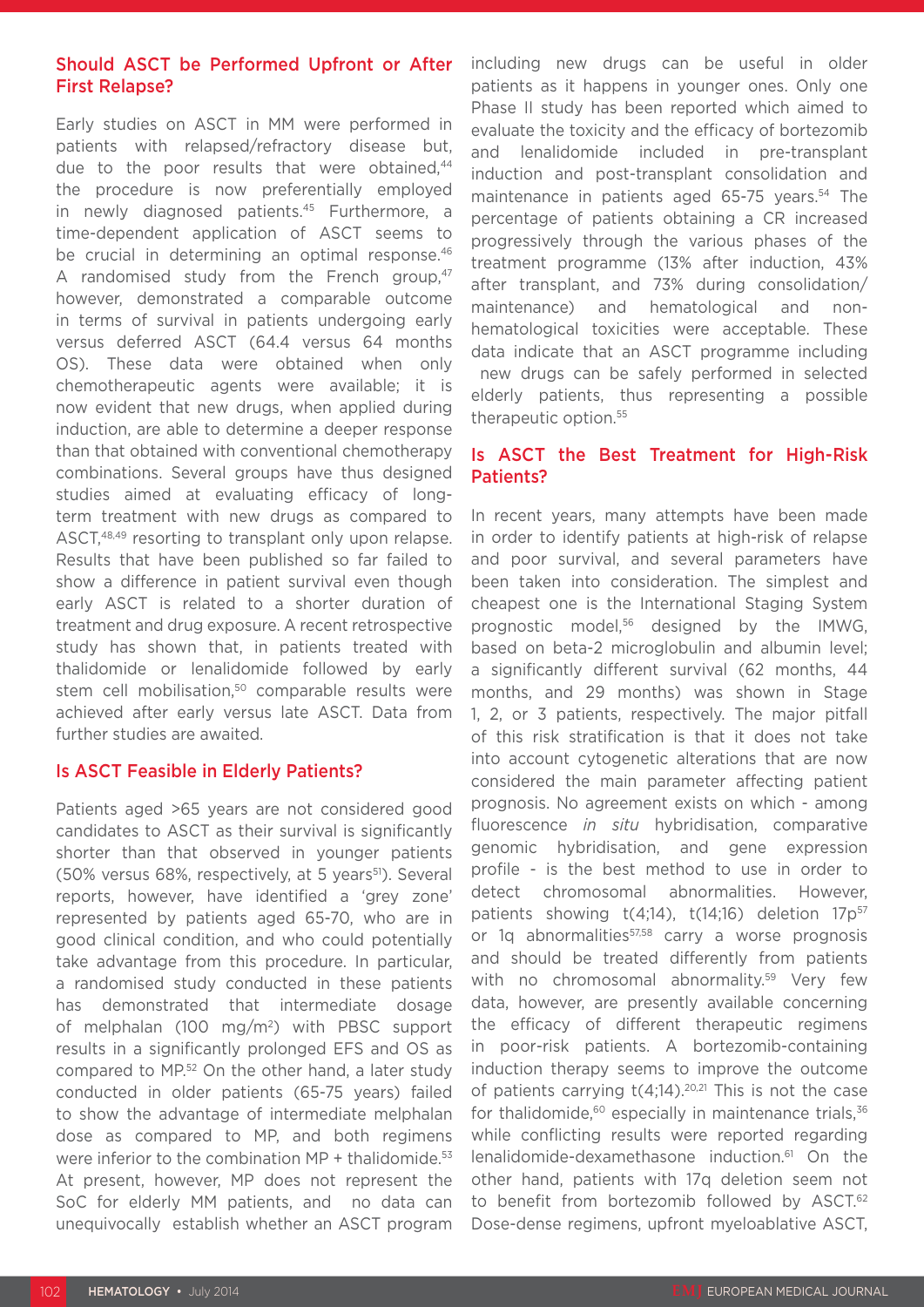or novel agents are presently proposed for high-risk patients in the context of clinical trials, which are aiming at finding a proper therapeutic approach.

#### **CONCLUSION**

In the last few years the outcome of MM patients has significantly improved with the introduction of novel drugs in the clinical practice. The inclusion of thalidomide, lenalidomide, or bortezomib in various combinations in the different phases of an ASCT programme increases the percentage of patients achieving a CR, thus, potentially leading to patient cure. Data are not mature enough, so far, to establish whether a combination of new drugs, administered for a prolonged period of time, could render ASCT unnecessary. At present, in many US Institutions, both physicians and patients are in favour of a delayed ASCT policy in order to avoid complications related to the period of myelosuppression related to the procedure. It cannot be taken for granted, however, that patient quality of life may be worse in the case of a short time myelosuppression as in ASCT, rather than in the case of a prolonged therapy with any of the new drugs that are presently available and whose side-effects are well known. At present, at least in Europe, ASCT is still considered the SoC for young patients with newly diagnosed MM, and the issue is how the results can be further improved. A number of new drugs are presently being tested in MM, at various disease phases. Among them is carfilzomib (Kyprolis®), an irreversible proteasome inhibitor that, after having proven effective in relapsed/ refractory disease, has been tested in combination with lenalidomide in newly diagnosed MM patients<sup>63</sup> inducing up to 40% stringently defined CR. Pomalidomide (Pomalyst®), a thalidomide derivative, has demonstrated to be effective even in lenalidomide or bortazomib-refractory patients.<sup>64</sup> These drugs will probably be included into induction therapy prior to ASCT in order to further improve disease eradication.

#### REFERENCES

1. Bergsagel DE et al. Evaluation of new chemotherapeutic agents in the treatment of multiple myeloma. IV. L-Phenylalanine mustard (NSC-8806). Cancer Chemother Rep. 1962;21:87-99.

2. Gregory WM et al. Combination chemotherapy versus melphalan and prednisolone in the treatment of multiple myeloma: an overview of published trials. J Clin Oncol. 1992;10(2):334-42.

3. Ben-Efraim S et al. Increase in the effectiveness of melphalan therapy with progression of MOPC-315 plasmacytoma tumor growth. Cancer Immunol Immunother. 1983;15(2):101-7.

4. Selby PJ et al. Multiple myeloma treated with high dose intravenous melphalan. Br J Haematol. 1987;66(1):55-62.

5. Barlogie B et al. High-dose melphalan with autologous bone marrow transplantation for multiple myeloma. Blood. 1986;67(5):1298-301.

6. Alexanian R et al. Early myeloablative therapy for multiple myeloma. Blood. 1994;84(12):4278-82.

7. Attal M et al. A prospective, randomized trial of autologous bone marrow transplantation and chemotherapy in multiple myeloma. N Engl J Med. 1996;335(2):91-7.

8. Child JA et al. High-dose chemotherapy with hematopoietic stem-cell rescue for multiple myeloma. N Engl J Med. 2003;348(19):1875-83.

9. Attal M et al. Single versus double autologous stem-cell transplantation for multiple myeloma. N Engl J Med. 2003;349(26):2495-502.

10. Cavo M et al. Prospective, randomized study of single compared with double autologous stem-cell transplantation for multiple myeloma: Bologna 96 clinical study. J Clin Oncol. 2007;25(17):2434-41.

11. Cavo M et al. Superiority of thalidomide and dexamethasone over vincristinedoxorubicindexamethasone (VAD) as primary therapy in preparation for autologous transplantation for multiple myeloma. Blood. 2005;106(1):35-9.

12. Rajkumar SV et al. Phase III clinical trial of thalidomide plus dexamethasone compared with dexamethasone alone in newly diagnosed multiple myeloma: a clinical trial coordinated by the Eastern Cooperative Oncology Group. J Clin Oncol. 2006;24(3):431-6.

13. Barlogie B et al. Thalidomide and hematopoietic-cell transplantation for multiple myeloma. N Engl J Med. 2006;354(10):1021-30.

14. Lokhorst HM et al. A randomized phase 3 study on the effect of thalidomide combined with adriamycin, dexamethasone, and high-dose melphalan, followed by thalidomide maintenance in patients with multiple myeloma. Blood. 2010;115(6):1113-20.

15. Harousseau JL et al. Bortezomib plus dexamethasone as induction

treatment prior to autologous stem cell transplantation in patients with newly diagnosed multiple myeloma: results of an IFM phase II study. Haematologica. 2006;91(11):1498-505.

16. Harousseau JL et al. Bortezomib plus dexamethasone is superior to vincristine plus doxorubicin plus dexamethasone as induction treatment prior to autologous stem-cell transplantation in newly diagnosed multiple myeloma: results of the IFM 2005-01 phase III trial. J Clin Oncol. 2010;28(30):4621-9.

17. Reeder CB et al. Cyclophosphamide, bortezomib and dexamethasone induction for newly diagnosed multiple myeloma: high response rates in a phase II clinical trial. Leukemia. 2009;23(7): 1337-41.

18. Sonneveld P et al. Bortezomib induction and maintenance treatment in patients with newly diagnosed multiple myeloma: results of the randomized phase III HOVON-65/ GMMG-HD4 trial. J Clin Oncol. 2012;30(24):2946-55.

19. Rajkumar SV et al. Lenalidomide plus high-dose dexamethasone versus lenalidomide plus low-dose dexamethasone as initial therapy for newly diagnosed multiple myeloma: an open-label randomised controlled trial. Lancet Oncol. 2010;11(1):29-37.

20. Cavo M et al. Bortezomib with thalidomide plus dexamethasone compared with thalidomide plus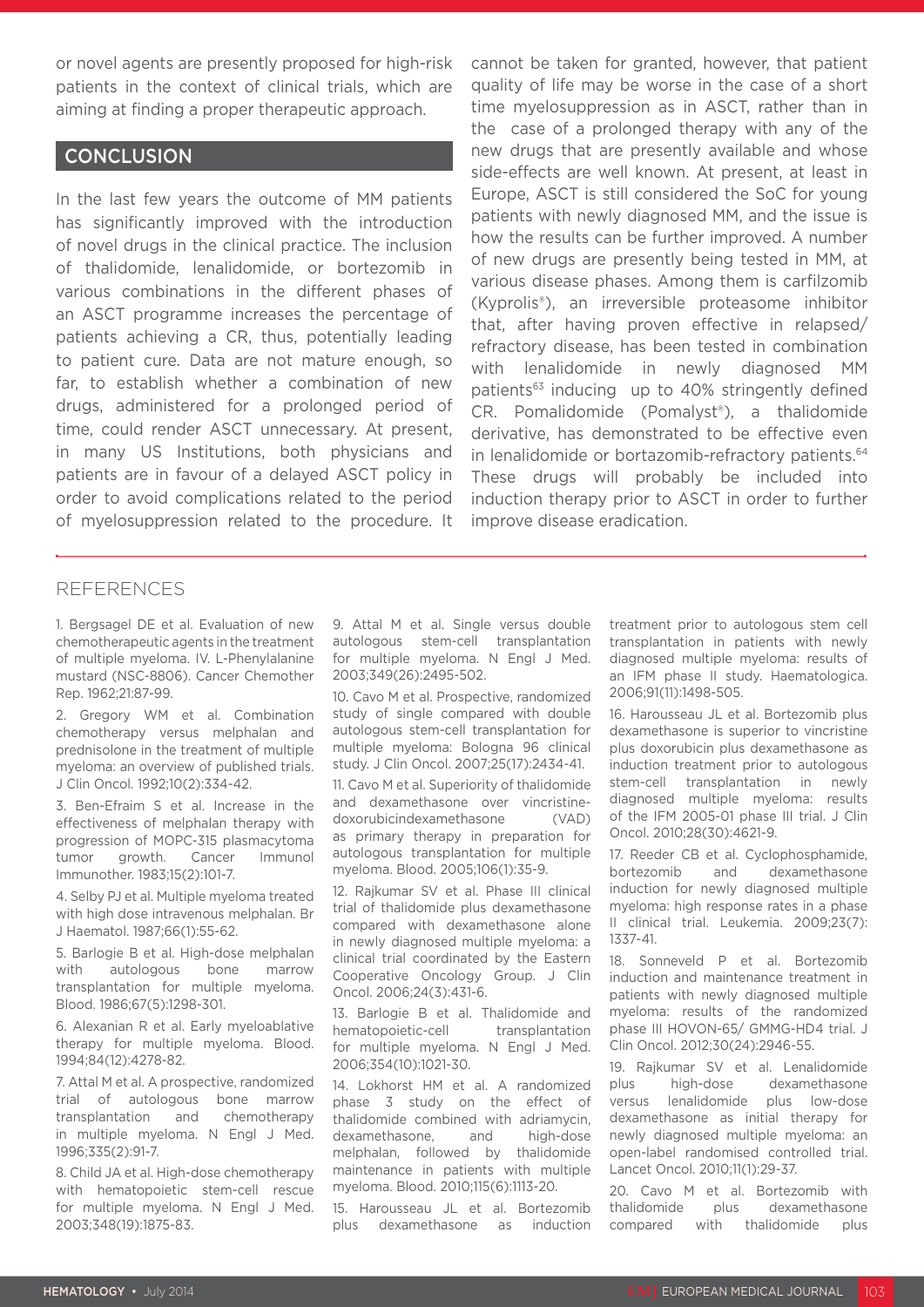dexamethasone as induction before, and consolidation therapy after, double autologous stem-cell transplantation in newly diagnosed multiple myeloma: a randomised phase 3 study. Lancet. 2010;376(9758):2075-85.

21. Rosiñol Letal. Superiority of bortezomib, thalidomide, and dexamethasone (VTD) as induction pretransplantation therapy in multiple myeloma: a randomized phase 3 PETHEMA/GEM study. Blood. 2012;120(8):1589-96.

22. Pineda-Roman M et al. Sustained complete remissions in multiple myeloma linked to bortezomib in total therapy 3: comparison with total therapy 2. Br J Haematol. 2008;140(6):625-34.

23. Moreau P et al. Bortezomib plus dexamethasone versus reduceddose bortezomib, thalidomide plus dexamethasone as induction treatment before autologous stem cell transplantation in newly diagnosed multiple myeloma. Blood. 2011;118(22):5752-8.

24. Richardson PG et al. Lenalidomide, bortezomib, and dexamethasone combination therapy in patients with newly diagnosed multiple myeloma. Blood. 2010;116(5):679-86.

25. Martinelli G et al. Molecular remission after allogeneic or autologous transplantation of hematopoietic stem cells for multiple myeloma. J Clin Oncol. 2000;18(11):2273-81.

26. Paiva B et al. Multiparameter flow cytometric remission is the most relevant prognostic factor for multiple myeloma patients who undergo autologous stem cell transplantation. Blood. 2008;112(10):4017-23.

27. Durie BG et al. International uniform response criteria for multiple myeloma. Leukemia. 2006;20(9):1467-73.

28. Chanan-Khan AA, Giralt S. Importance of achieving a complete response in multiple myeloma, and the impact of novel agents. J Clin Oncol. 2010;28(15):2612-24.

29. Barlogie B et al. Complete remission sustained 3 years from treatment initiation is a powerful surrogate for extended survival in multiple myeloma. Cancer. 2008;113(2):355-9.

30. Cavo M et al. International Myeloma Working Group consensus approach to the treatment of multiple myeloma patients who are candidates for autologous stem cell transplantation. Blood. 2011;117(23):6063-73.

31. Mellqvist UH et al. Improved response rate with bortezomib consolidation after high dose melphalan: first results of a Nordic Myeloma Study Group randomized phase III trial. Blood (ASH Annual Meeting Abstracts). 2009;114:Abstract 530.

32. Ladetto M et al. Major tumor shrinking and persistent molecular remissions after consolidation with bortezomib, thalidomide, and dexamethasone in patients with autografted myeloma. J Clin Oncol. 2010;28(12):2077-84.

33. Cavo M et al. Bortezomibthalidomide-dexamethasone is superior to thalidomide-dexamethasone as consolidation therapy after autologous hematopoietic stem cell transplantation in patients with newly diagnosed multiple myeloma. Blood. 2012;120(1):9-19.

34. Terragna C et al. Molecular remission<br>after bortezomib-thalidomideafter bortezomib-thalidomidedexamethasone compared with thalidomide-dexamethasone as consolidation therapy following double autologous transplantation for multiple myeloma: results of a qualitative and quantitative analysis. Blood (ASH Annual Meeting Abstracts). 2010;116:Abstract 861.

35. Fritz E, Ludwig H. Interferonalpha treatment in multiple myeloma: meta-analysis of 30 randomised trials among 3948 patients. Ann Oncol. 2000;11(11):1427-36.

36. Berenson JR et al. Maintenance therapy with alternate-day prednisone improves survival in multiple myeloma patients. Blood. 2002;99(9):3163-8.

37. Attal M et al. Maintenance therapy with thalidomide improves survival in patients with multiple myeloma. Blood. 2006;108(10):3289-94.

38. Spencer A et al. Consolidation therapy with low-dose thalidomide and prednisolone prolongs the survival of multiple myeloma patients undergoing a single autologous stem-cell transplantation procedure. J Clin Oncol. 2009;27(11):1788-93.

39. Stewart AK et al. A randomized phase III trial of thalidomide and prednisone as maintenance therapy following autologous stem cell transplantation (ASCT) in patients with multiple myeloma (MM): the NCIC CTG MY.10 trial. Blood (ASH Annual Meeting Abstracts). 2010;116:Abstract 39.

40. Morgan GJ et al. The role of maintenance thalidomide therapy in multiple myeloma: MRC Myeloma IX results and meta-analysis. Blood. 2012;119(1):7-15.

41. Attal M et al. Lenalidomide maintenance after stem-cell transplantation for multiple myeloma. N Engl J Med. 2012;366(19):1782-91.

42. McCarthy PL et al. Lenalidomide after stem-cell transplantation for multiple myeloma. N Engl J Med. 2012;366(19):1770-81.

43. Palumbo A et al. The clinical safety of lenalidomide in multiple myeloma and myelodysplastic syndromes. Expert Opin Drug Saf. 2012;11(1):107-20.

44. Vesole DH et al. High-dose melphalan with autotransplantation for refractory

multiple myeloma: results of a Southwest Oncology Group phase II trial. J Clin Oncol. 1999;17(7):2173-9.

45. Barosi G et al. Management of multiple myeloma and related-disorders: guidelines from the Italian Society of Hematology (SIE), Italian Society of Experimental Hematology (SIES) and Italian Group for Bone Marrow Transplantation (GITMO). Haematologica. 2004;89(6):717-41.

46. Barlogie B et al. Total therapy with tandem transplants for newly diagnosed multiple myeloma. Blood. 1999;93(1): 55-65.

47. Fermand JP et al. High-dose therapy and autologous peripheral blood stem cell transplantation in multiple myeloma: up-front or rescue treatment? Results of a multicenter sequential randomized clinical trial. Blood. 1998;92(9):3131-6.

48. Rajkumar SV et al. Lenalidomide plus high-dose dexamethasone versus lenalidomide plus low-dose dexamethasone as initial therapy for newly diagnosed multiple myeloma: an open-label randomised controlled trial. Lancet Oncol. 2010;11(1):29-37.

49. Palumbo A, Rajkumar SV. Multiple myeloma: chemotherapy or transplantation in the era of new drugs. Eur J Haematol. 2010;84(5):379-90.

50. Kumar SK et al. Early versus delayed autologous transplantation after immunomodulatory agent-based induction therapy in patients with newly diagnosed multiple myeloma. Cancer. 2012;118(6):1585-92.

51. Barlogie B et al. Thalidomide and hematopoietic-cell transplantation for multiple myeloma. N Engl J Med. 2006;354(10):1021-30.

52. Palumbo A et al. Intermediatedose melphalan improves survival of myeloma patients aged 50 to 70: results of a randomized controlled trial. Blood. 2004;104(10):3052-7.

53. Facon T et al. Melphalan and prednisone plus thalidomide versus melphalan and prednisone alone or reduced-intensity autologous stem cell transplantation in elderly patients with multiple myeloma (IFM 99-06): a randomised trial. Lancet. 2007;370(9594):1209-18.

54. Palumbo A et al. Bortezomib as induction before autologous transplantation, followed by lenalidomide as consolidation-maintenance in untreated multiple myeloma patients. J Clin Oncol. 2010;28(5):800-7.

55. Ozaki S, Shimizu K. Autologous stem cell transplantation in elderly patients with multiple myeloma: past, present, and future. BioMed Research International. 2014;2014:394792.

56. Greipp PR et al. International staging system for multiple myeloma. J Clin Oncol. 2005;23(15):3412-20.